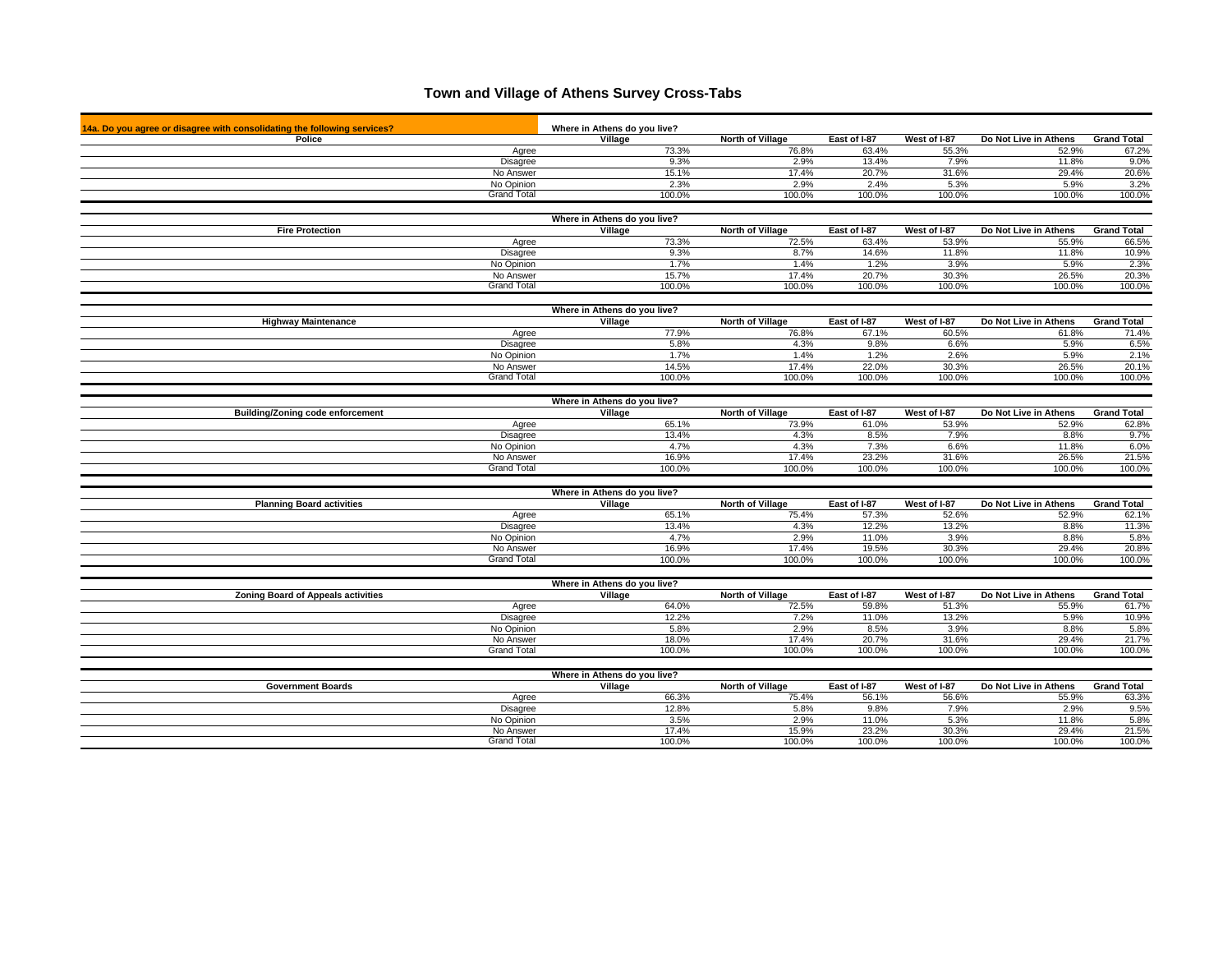|                                                               | Where in Athens do you live? |                  |              |              |                       |                    |
|---------------------------------------------------------------|------------------------------|------------------|--------------|--------------|-----------------------|--------------------|
| Property tax assessment                                       | Village                      | North of Village | East of I-87 | West of I-87 | Do Not Live in Athens | <b>Grand Total</b> |
| Disagree                                                      | 9.9%                         | 10.1%            | 13.4%        | 17.1%        | 11.8%                 | 12.0%              |
| Agree                                                         | 69.2%                        | 69.6%            | 61.0%        | 47.4%        | 50.0%                 | 62.4%              |
| No Opinion                                                    | 4.1%                         | 2.9%             | 4.9%         | 5.3%         | 8.8%                  | 4.6%               |
| No Answer                                                     | 16.9%                        | 17.4%            | 20.7%        | 30.3%        | 29.4%                 | 21.0%              |
| Grand Total                                                   | 100.0%                       | 100.0%           | 100.0%       | 100.0%       | 100.0%                | 100.0%             |
|                                                               |                              |                  |              |              |                       |                    |
|                                                               | Where in Athens do you live? |                  |              |              |                       |                    |
| Other                                                         | Village                      | North of Village | East of I-87 | West of I-87 | Do Not Live in Athens | <b>Grand Total</b> |
| Agree                                                         | 12.8%                        | 2.9%             | 4.9%         | 6.6%         | 11.8%                 | 8.5%               |
| No Opinion                                                    | 1.7%                         | 1.4%             | 3.7%         | 1.3%         | 5.9%                  | 2.3%               |
| Disagree                                                      | 1.2%                         | 0.0%             | 0.0%         | 0.0%         | 0.0%                  | 0.5%               |
| No Answer                                                     | 84.3%                        | 95.7%            | 91.5%        | 92.1%        | 82.4%                 | 88.7%              |
| <b>Grand Total</b>                                            | 100.0%                       | 100.0%           | 100.0%       | 100.0%       | 100.0%                | 100.0%             |
|                                                               |                              |                  |              |              |                       |                    |
| 14 b. How do you feel about more reliance on County Services? | Where in Athens do you live? |                  |              |              |                       |                    |
|                                                               | Village                      | North of Village | East of I-87 | West of I-87 | Do Not Live in Athens | <b>Grand Total</b> |
| _ _ _                                                         | .                            | ------           | .            | $\cdots$     | --- ---               |                    |

|                  | viildud | <b>NORTH OF VIRGUE</b> | Ed St UI FO / | <b>WESLOLFOL</b> | <b>DO NOL LIVE III AUTENS</b> | oranu rotar |
|------------------|---------|------------------------|---------------|------------------|-------------------------------|-------------|
| <b>Rely More</b> | 43.0%   | 52.2%                  | 46.3%         | 35.5%            | 29.4%                         | 42.7%       |
| <b>Rely Less</b> | 12.8%   | 14.5%                  | 17.1%         | 18.4%            | 11.8%                         | 14.8%       |
| No Opinion       | 36.0%   | 29.0%                  | 26.8%         | 38.2%            | 50.0%                         | 34.6%       |
| No Answer        |         | 4.3%                   | 9.8%          | ا ت              | 8.8%                          | 7.9%        |
| Grand Total      | 100.0%  | 100.0%                 | 100.0%        | 100.0%           | 100.0%                        | 100.0%      |

| 14 c. How do you feel about having a joint or separate Village/Town Municipal Building? | Where in Athens do you live? |                         |              |              |                       |                    |
|-----------------------------------------------------------------------------------------|------------------------------|-------------------------|--------------|--------------|-----------------------|--------------------|
|                                                                                         | Village                      | <b>North of Village</b> | East of I-87 | West of I-87 | Do Not Live in Athens | <b>Grand Total</b> |
| No Answer                                                                               | 7.0%                         | 5.8%                    | 8.5%         | 13.2%        | 23.5%                 | 9.5%               |
| Joint                                                                                   | 86.0%                        | 92.8%                   | 85.4%        | 77.6%        | 64.7%                 | 83.8%              |
| Separate                                                                                | 7.0%                         | 1.4%                    |              |              | 11.8%                 | 6.7%               |
| <b>Grand Total</b>                                                                      | 100.0%                       | 100.0%                  | 100.0%       | 100.0%       | 100.0%                | 100.0%             |

| 14 d. Do you feel that we should renovate the old, or build a new municipal building? | Where in Athens do vou live? |                         |              |              |                       |                    |
|---------------------------------------------------------------------------------------|------------------------------|-------------------------|--------------|--------------|-----------------------|--------------------|
|                                                                                       | Village                      | <b>North of Village</b> | East of I-87 | West of I-87 | Do Not Live in Athens | <b>Grand Total</b> |
| <b>Build New</b>                                                                      | 20.9%                        | 20.3%                   | 18.3%        | 19.7%        | 11.8%                 | 19.4%              |
| Renovate Old                                                                          | 65.1%                        | 65.2%                   | 65.9%        | 56.6%        | 55.9%                 | 63.0%              |
| No Answer                                                                             | 14.0%                        | 14.5%                   | 15.9%        | 23.7%        | $32.4^{\circ}$        | 17.6%              |
| Grand Total                                                                           | 100.0%                       | 100.0%                  | 100.0%       | 100.0%       | 100.0%                | 100.0%             |

| . Are additional affordable housing opportunities needed in the community? | Where in Athens do you live? |                         |              |              |                       |                    |
|----------------------------------------------------------------------------|------------------------------|-------------------------|--------------|--------------|-----------------------|--------------------|
|                                                                            | Village                      | <b>North of Village</b> | East of I-87 | West of I-87 | Do Not Live in Athens | <b>Grand Total</b> |
|                                                                            | 36.0%                        | 21.7%                   | 40.2%        | 30.3%        | 26.5%                 | 32.8%              |
|                                                                            | 38.4%                        | 43.5%                   | 24.4%        | 28.9%        | 20.6%                 | 33.5%              |
| Undecided                                                                  | 23.3%                        | 34.8%                   | 32.9%        | 38.2%        | 41.2%                 | 30.9%              |
| No Answer                                                                  | 2.3%                         | 0.0%                    | 2.4%         | 2.6%         | 11.8%                 | 2.8%               |
| Grand Total                                                                | 100.0%                       | 100.0%                  | 100.0%       | 100.0%       | 100.0%                | 100.0%             |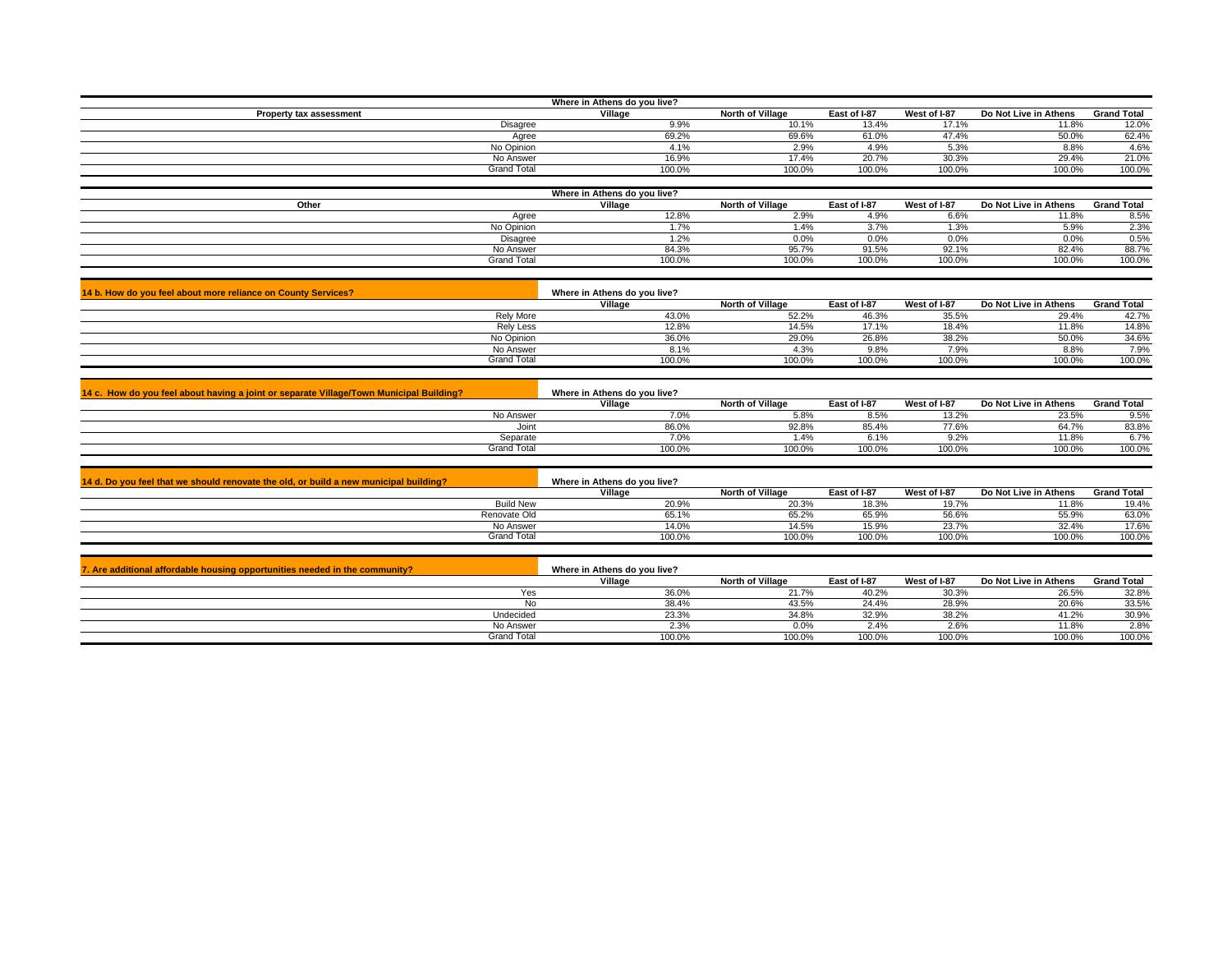| 2. How many years have you lived in Athens? | 5. What is your age?            |      |          |                |                  |                    |
|---------------------------------------------|---------------------------------|------|----------|----------------|------------------|--------------------|
|                                             | Under 30                        | 30's | 40's     |                | 50's             | 60's               |
|                                             | 1 to 5 years<br>2               |      | 6        | 20             | 19               |                    |
| 11 to 20 years                              | $\Omega$<br>∠                   |      |          | 25             | 27               |                    |
| 21 to 30 years                              |                                 |      | $\sim$   | 9              | 18               | 10                 |
| 31 to 40 years                              |                                 |      |          | 3              | 11               |                    |
| 41 to 50 years                              |                                 |      |          | 10             | 3                |                    |
| 51 to 60 years                              |                                 |      |          |                | 13               |                    |
|                                             | 6 to 10 years<br>2              |      | 11       | 13             | 17               |                    |
| 61 to 70 years                              |                                 |      |          |                |                  |                    |
| 71 to 80 years                              |                                 |      |          |                |                  |                    |
| 81 to 85 years                              |                                 |      |          |                |                  |                    |
|                                             | No Answer                       |      | 5        | 15             | 12               |                    |
|                                             | <b>Grand Total</b><br>10        |      | 32       | 95             | 120              | 99                 |
|                                             | 70's<br>1 to 5 years            | 80's | 90's     |                | <b>No Answer</b> | <b>Grand Total</b> |
| 11 to 20 years                              | 3                               |      |          |                | 3                | 60                 |
| 21 to 30 years                              | 8                               |      | 2        |                | 6                | 97                 |
| 31 to 40 years                              | $\overline{ }$                  |      | $\sim$   |                |                  | 59                 |
| 41 to 50 years                              |                                 |      | $\Omega$ | $\overline{2}$ | 2                | 44                 |
| 51 to 60 years                              |                                 |      | 3        |                | $\overline{2}$   | 27                 |
|                                             | 6 to 10 years<br>$\overline{4}$ |      |          |                | 3                | 29                 |
| 61 to 70 years                              |                                 |      |          |                |                  | 67                 |
| 71 to 80 years                              | 6                               |      |          |                |                  |                    |
| 81 to 85 years                              | 9                               |      |          |                |                  |                    |
|                                             | No Answer                       |      |          |                |                  |                    |
|                                             | <b>Grand Total</b><br>11        |      |          |                | 20               | 81                 |
|                                             | 63                              |      | 22       | 3              | 45               | 489                |

| 10. Would you be in favor of spending public funding for the following? |                           |                        |             |                      |                  |                    |
|-------------------------------------------------------------------------|---------------------------|------------------------|-------------|----------------------|------------------|--------------------|
| 1. Protect open spaces                                                  | Yes, even with more taxes | Yes, but no more taxes | Same as Now | <b>Less than Now</b> | <b>No Answer</b> | <b>Grand Total</b> |
| Lived in Athens:<br>1 to 5 years                                        | 27%                       | 28%                    | 28%         | 8%                   | 8%               | 100%               |
| 11 to 20 years                                                          | 21%                       | 34%                    | 32%         | 8%                   | 5%               | 100%               |
| 21 to 30 years                                                          | 20%                       | 31%                    | 31%         |                      | 12%              | 100%               |
| 31 to 40 years                                                          | 27%                       | 25%                    | 27%         | 16%                  | 5%               | 100%               |
| 41 to 50 years                                                          | 11%                       | 33%                    | 30%         | 19%                  | 7%               | 100%               |
| 51 to 60 years                                                          | 10%                       | 38%                    | 28%         | 10%                  | 14%              | 100%               |
| 6 to 10 years                                                           | 15%                       | 36%                    | 36%         | 6%                   | 7%               | 100%               |
| 61 to 70 years                                                          | 22%                       | 11%                    | 11%         | 22%                  | 33%              | 100%               |
| 71 to 80 years                                                          | 9%                        | 27%                    | 36%         | 0%                   | 27%              | 100%               |
| 81 to 85 years                                                          | 0%                        | 40%                    | 20%         | 20%                  | 20%              | 100%               |
| No Answer                                                               | 14%                       | 27%                    | 25%         | 14%                  | 21%              | 100%               |
| <b>Grand Total</b>                                                      | 18%                       | 31%                    | 29%         | 10%                  | 11%              | 100%               |

| 2. Protect working farms and farmlands | Yes, even with more taxes | Yes, but no more taxes | Same as Now | <b>Less than Now</b> | <b>No Answer</b> | <b>Grand Total</b> |
|----------------------------------------|---------------------------|------------------------|-------------|----------------------|------------------|--------------------|
| Lived in Athens:<br>1 to 5 years       | 23%                       | 37%                    | 28%         | 5%                   | 7%               | 100%               |
| 11 to 20 years                         | 23%                       | 37%                    | 29%         | 6%                   | 5%               | 100%               |
| 21 to 30 years                         | 14%                       | 42%                    | 27%         | $\rightarrow$ $\sim$ | 10%              | 100%               |
| 31 to 40 years                         | 30%                       | 34%                    | 27%         | 7%                   | 2%               | 100%               |
| 41 to 50 years                         | 19%                       | 48%                    | 15%         | 7%                   | 11%              | 100%               |
| 51 to 60 years                         | 14%                       | 28%                    | 41%         | 7%                   | 10%              | 100%               |
| 6 to 10 years                          | 16%                       | 37%                    | 34%         | 6%                   | 6%               | 100%               |
| 61 to 70 years                         | 11%                       | 22%                    | 22%         | 22%                  | 22%              | 100%               |
| 71 to 80 years                         | 00/<br>ס7ס                | 36%                    | 18%         | 9%                   | 27%              | 100%               |
| 81 to 85 years                         | 0%                        | 40%                    | 20%         | 20%                  | 20%              | 100%               |
| No Answer                              | 17%                       | 31%                    | 21%         | 14%                  | 17%              | 100%               |
| <b>Grand Total</b>                     | 19%                       | 36%                    | 27%         | 8%                   | 9%               | 100%               |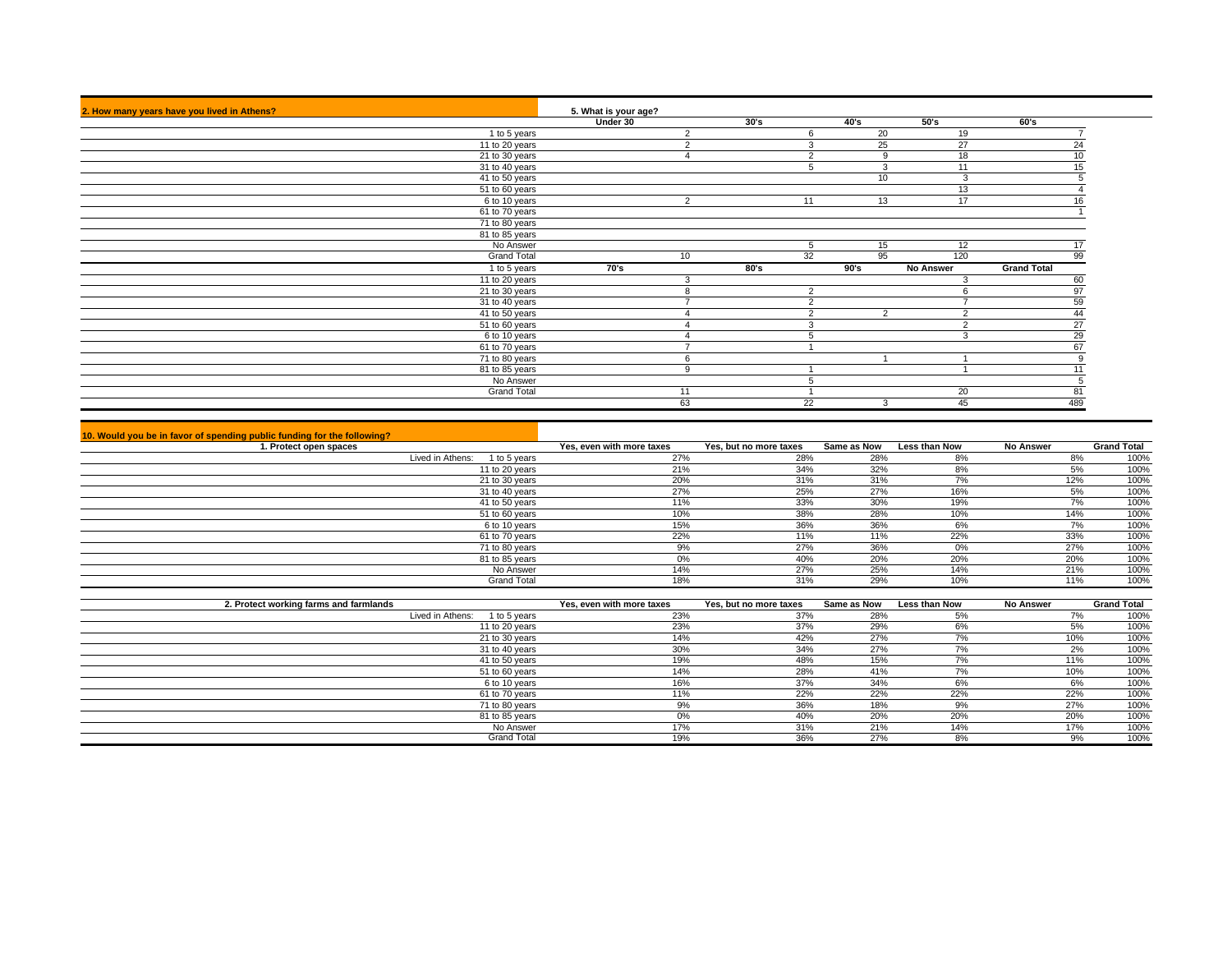| 3. Further develop Riverfront Park         | Yes, even with more taxes | Yes, but no more taxes | Same as Now | <b>Less than Now</b> | <b>No Answer</b> | <b>Grand Total</b> |
|--------------------------------------------|---------------------------|------------------------|-------------|----------------------|------------------|--------------------|
| Lived in Athens:<br>1 to 5 years           | 30%                       | 35%                    | 18%         | 7%                   | 10%              | 100%               |
| 11 to 20 years                             | 24%                       | 45%                    | 20%         | 7%                   | 4%               | 100%               |
| 21 to 30 years                             | 14%                       | 47%                    | 25%         | 8%                   | 5%               | 100%               |
| 31 to 40 years                             | 23%                       | 27%                    | 25%         | 16%                  | 9%               | 100%               |
| 41 to 50 years                             | 22%                       | 41%                    | 22%         | 7%                   | 7%               | 100%               |
| 51 to 60 years                             | 24%                       | 28%                    | 21%         | 21%                  | 7%               | 100%               |
| 6 to 10 years                              | 22%                       | 43%                    | 22%         | 3%                   | 9%               | 100%               |
| 61 to 70 years                             | 0%                        | 33%                    | 22%         | 22%                  | 22%              | 100%               |
| 71 to 80 years                             | 9%                        | 55%                    | 27%         | 9%                   | 0%               | 100%               |
| 81 to 85 years                             | 0%                        | 0%                     | 80%         | 0%                   | 20%              | 100%               |
| No Answer                                  | 19%                       | 32%                    | 17%         | 14%                  | 19%              | 100%               |
| <b>Grand Total</b>                         | 21%                       | 38%                    | 22%         | 10%                  | 9%               | 100%               |
|                                            |                           |                        |             |                      |                  |                    |
| 10. Expand economic development activities | Yes, even with more taxes | Yes, but no more taxes | Same as Now | Less than Now        | <b>No Answer</b> | <b>Grand Total</b> |
| Lived in Athens:<br>1 to 5 years           | 10%                       | 42%                    | 30%         | 8%                   | 10%              | 100%               |
| 11 to 20 years                             | 14%                       | 52%                    | 23%         | 2%                   | 9%               | 100%               |
| 21 to 30 years                             | 14%                       | 41%                    | 22%         | 12%                  | 12%              | 100%               |
| 31 to 40 years                             | 14%                       | 34%                    | 30%         | 14%                  | 9%               | 100%               |
| 41 to 50 years                             | 26%                       | 41%                    | 15%         | 7%                   | 11%              | 100%               |
| 51 to 60 years                             | 17%                       | 38%                    | 24%         | 14%                  | 7%               | 100%               |
| 6 to 10 years                              | 15%                       | 40%                    | 22%         | 7%                   | 15%              | 100%               |
| 61 to 70 years                             | 0%                        | 33%                    | 22%         | 22%                  | 22%              | 100%               |
| 71 to 80 years                             | 18%                       | 18%                    | 36%         | 9%                   | 18%              | 100%               |
| 81 to 85 years                             | 20%                       | 40%                    | 40%         | 0%                   | 0%               | 100%               |
| No Answer                                  | 15%                       | 33%                    | 20%         | 11%                  | 21%              | 100%               |
| <b>Grand Total</b>                         | 15%                       | 40%                    | 24%         | 9%                   | 13%              | 100%               |
|                                            |                           |                        |             |                      |                  |                    |
| 15. Create an industrial park              | Yes, even with more taxes | Yes, but no more taxes | Same as Now | Less than Now        | <b>No Answer</b> | <b>Grand Total</b> |
| Lived in Athens:<br>1 to 5 years           | 3%                        | 22%                    | 23%         | 37%                  | 15%              | 100%               |
| 11 to 20 years                             | 10%                       | 32%                    | 32%         | 19%                  | 7%               | 100%               |
| 21 to 30 years                             | 12%                       | 31%                    | 20%         | 25%                  | 12%              | 100%               |
| 31 to 40 years                             | 11%                       | 20%                    | 25%         | 30%                  | 14%              | 100%               |
| 41 to 50 years                             | 11%                       | 26%                    | 22%         | 15%                  | 26%              | 100%               |
| 51 to 60 years                             | 14%                       | 28%                    | 17%         | 21%                  | 21%              | 100%               |
| 6 to 10 years                              | 7%                        | 22%                    | 22%         | 37%                  | 10%              | 100%               |
| 61 to 70 years                             | 11%                       | 11%                    | 11%         | 33%                  | 33%              | 100%               |
| 71 to 80 years                             | 0%                        | 55%                    | 27%         | 0%                   | 18%              | 100%               |
| 81 to 85 years                             | 0%                        | 20%                    | 40%         | 20%                  | 20%              | 100%               |
| No Answer                                  | 7%                        | 30%                    | 20%         | 20%                  | 23%              | 100%               |
| <b>Grand Total</b>                         | 9%                        | 27%                    | 24%         | 25%                  | 15%              | 100%               |